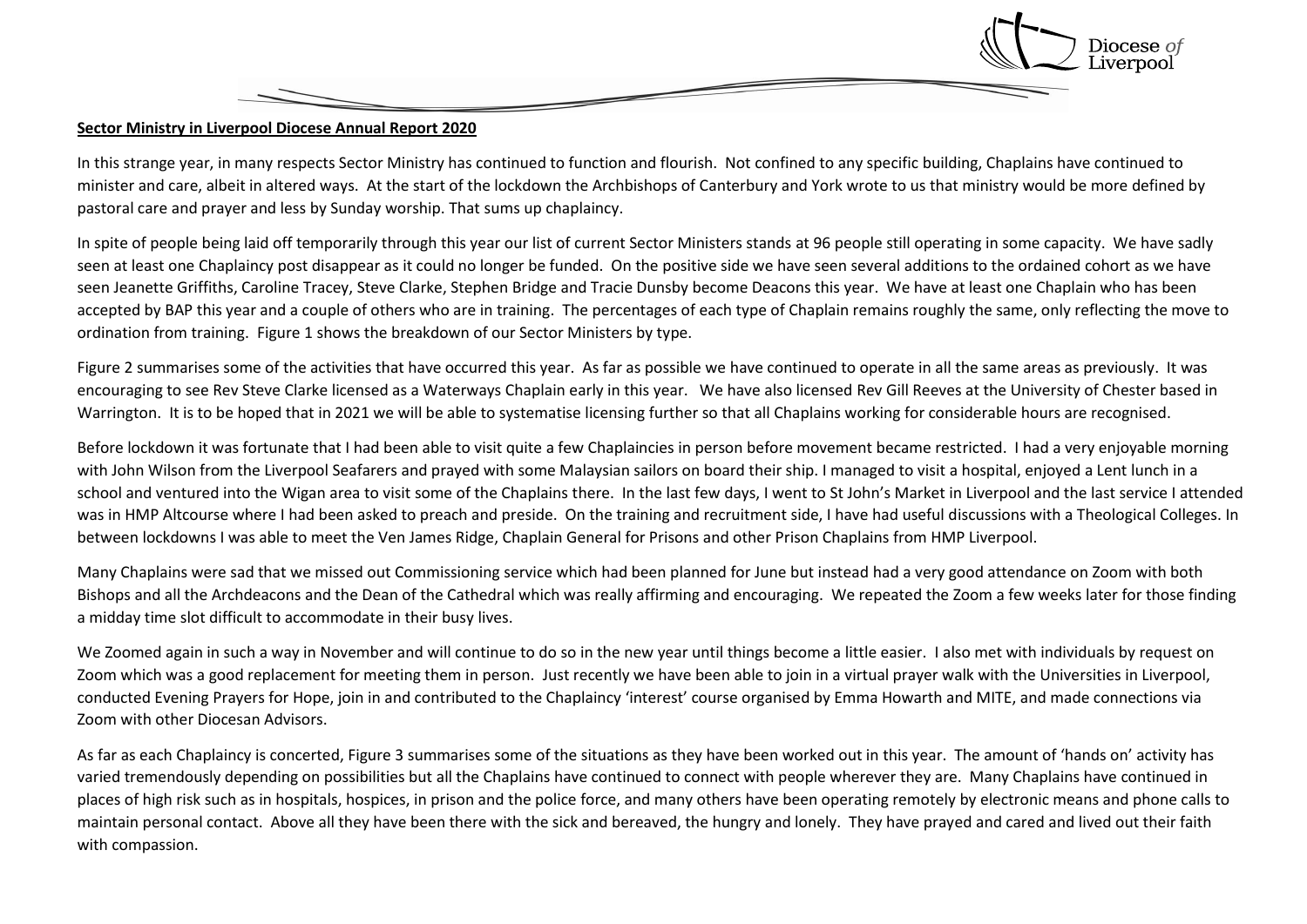Next year we look to resuming physical interaction as soon as possible and a Commissioning Service would be our highest priority. We look to continue forging links with training and recruitment. We are also looking to update the webpage on the Diocesan website so it reflects more effectively the scope and skill of our diverse Chaplaincy ministry.



## **Figure 1 Sector Ministers 2020**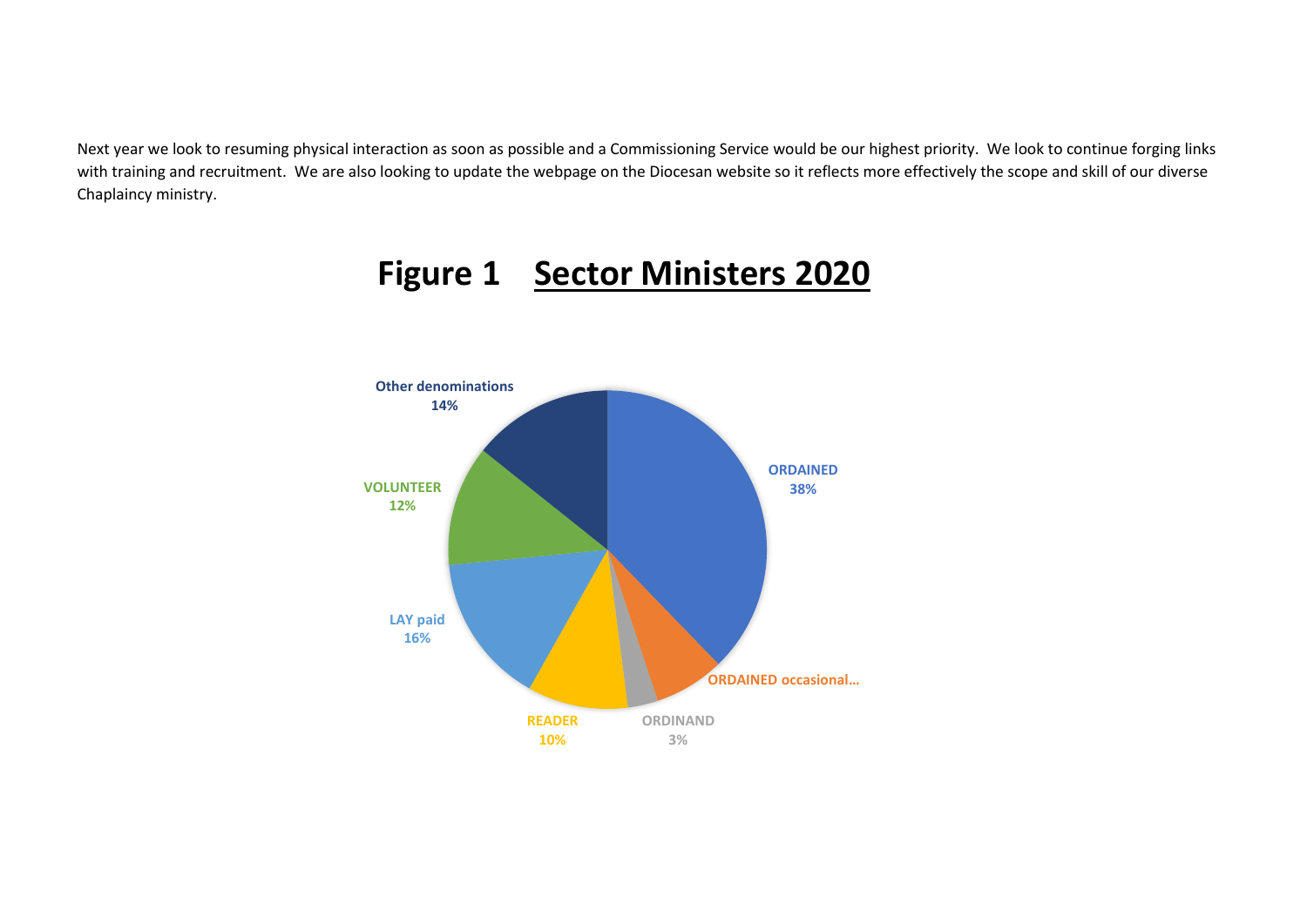## Figure 2 **Sector Ministry 2020**